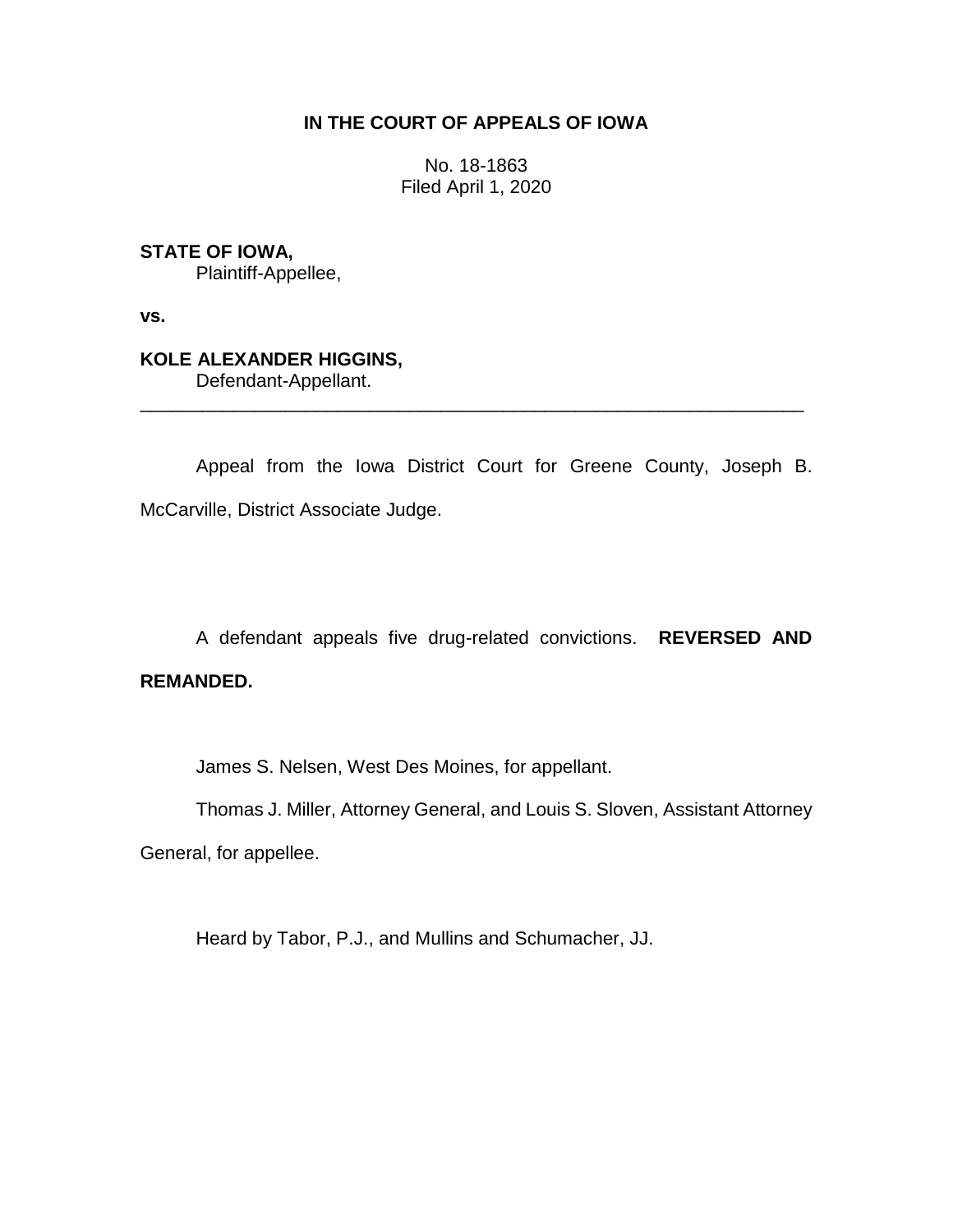#### **TABOR, Presiding Judge**.

Kole Higgins challenges his five drug-related convictions. He claims the district court should have suppressed evidence found at his home during the execution of a search warrant. Although we decide marginal cases in favor of upholding warrants, we cannot rubber stamp the authorization to search a home unsupported by probable cause. Here, the search warrant application established Higgins's association with people who used or delivered controlled substances. But the application offered no observations, direct or indirect, showing Higgins kept drugs in his home. Without that nexus, the issuing magistrate did not have a substantial basis to find probable cause for the warrant. We thus reverse the suppression ruling and remand for further proceedings consistent with this opinion.

#### **I. Facts and Prior Proceedings**

In April 2018, Greene County Sheriff Jack Williams applied for a warrant to search Higgins's residence in Scranton for evidence of "illegal narcotics." In his affidavit, Sheriff Williams set the stage by discussing a joint investigation with the Iowa Division of Narcotics Enforcement that led to the arrest of Travis Straight. During that investigation, officers saw Higgins "coming and going" from Straight's property several times. A warranted search of Straight's residence uncovered "controlled substances and a large amount of cash."

After Straight's arrest, the investigation diverged toward Higgins. Straight called "the phone number of Steven Kanealy" from jail. According to the sheriff's affidavit, Straight asked "the person who answered the phone to go to Kole's residence and get cash to bond him out." The sheriff asserted: "This shows Kole

2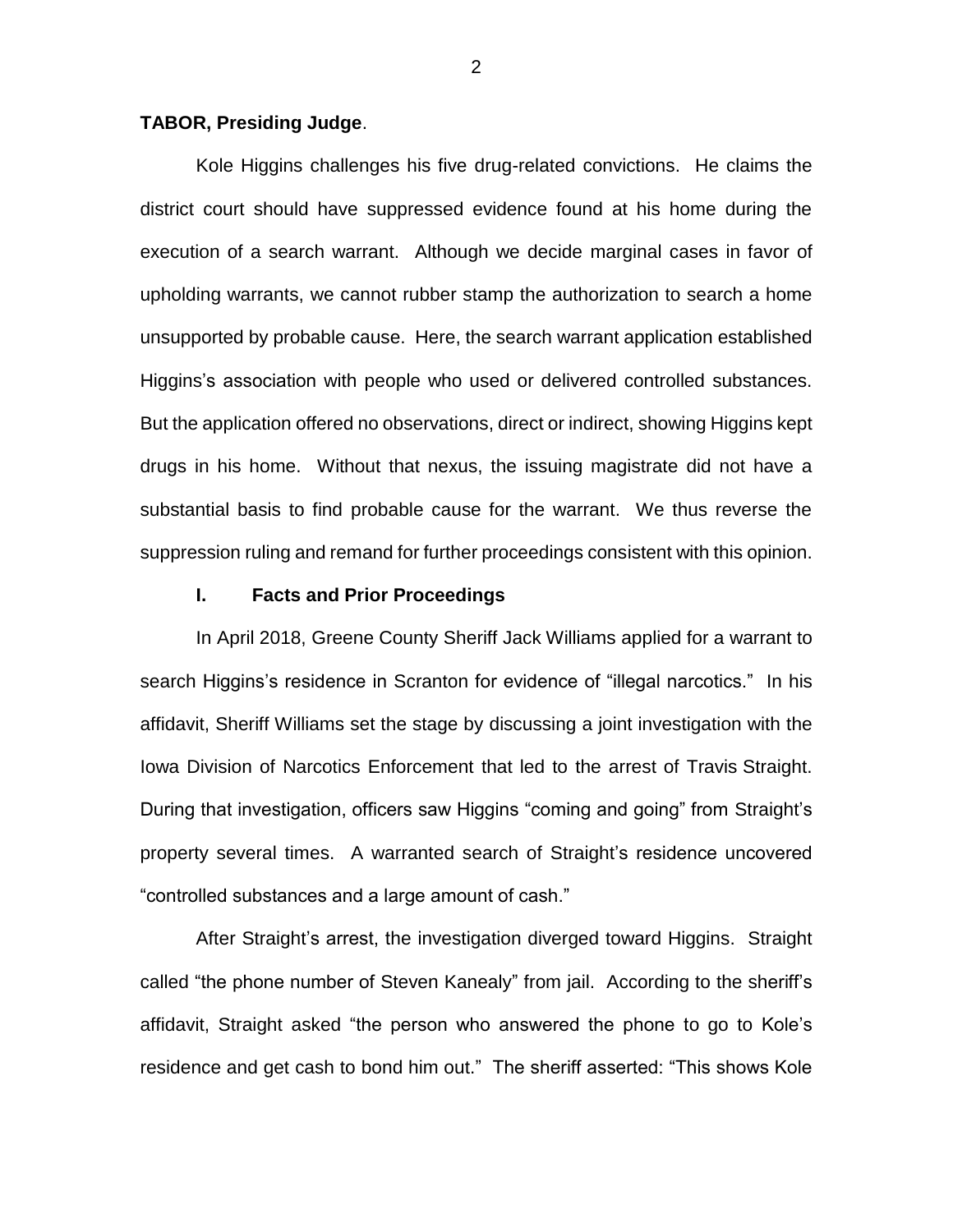Higgins has large sums of cash about which Travis and Kole are both aware."<sup>1</sup> Indeed, Straight bonded out later that day "for 2,500 dollars." But the sheriff did not confirm who posted bond or if the cash came from Higgins's house.

After Straight's jail call, Sheriff Williams instructed his deputies to surveil Higgins's house and record all license plate numbers of vehicles making short stops. The deputies conducted surveillance over four days—April 9 until April 12. According to the affidavit, the deputies noted six cars and two guests on foot stopped at Higgins's residence during those four days—one visitor on April 9, two on April 10, one on April 11, and four on April  $12<sup>2</sup>$  The deputies recorded the license plate numbers to determine the registered owners of those six cars and the sheriff ran background checks for those owners. Four of the six registered owners had drug possession or drug paraphernalia convictions.<sup>3</sup> In the warrant application, the sheriff also included Higgins's conviction for possession of a controlled substance from October 2017.

Although the magistrate rejected the evidence, the sheriff noted receiving "anonymous information from concerned citizens" who claimed to have seen cocaine, methamphetamine, and "a large amount of marijuana" in Higgins's house.

<sup>1</sup> Later in the affidavit, the sheriff mentioned that from jail Straight also made statements to Kanealy "about getting rid of cash that we did not find during the search warrant at his residence."

 $2$  The sheriff's affidavit did not reveal the time of the day for the visits.

 $3$  In his affidavit, the sheriff mistakenly conveyed that the deputies positively identified five of the visitors. The State clarified at the suppressing hearing that the deputies only identified two visitors. The sheriff obtained criminal histories for the registered owners of four vehicles, but had no information if those owners actually visited Higgins's residence. Also at the suppression hearing, the defense noted the visitor on April 10, who had a 2011 drug conviction, was the stepfather of Higgins's live-in fiancée.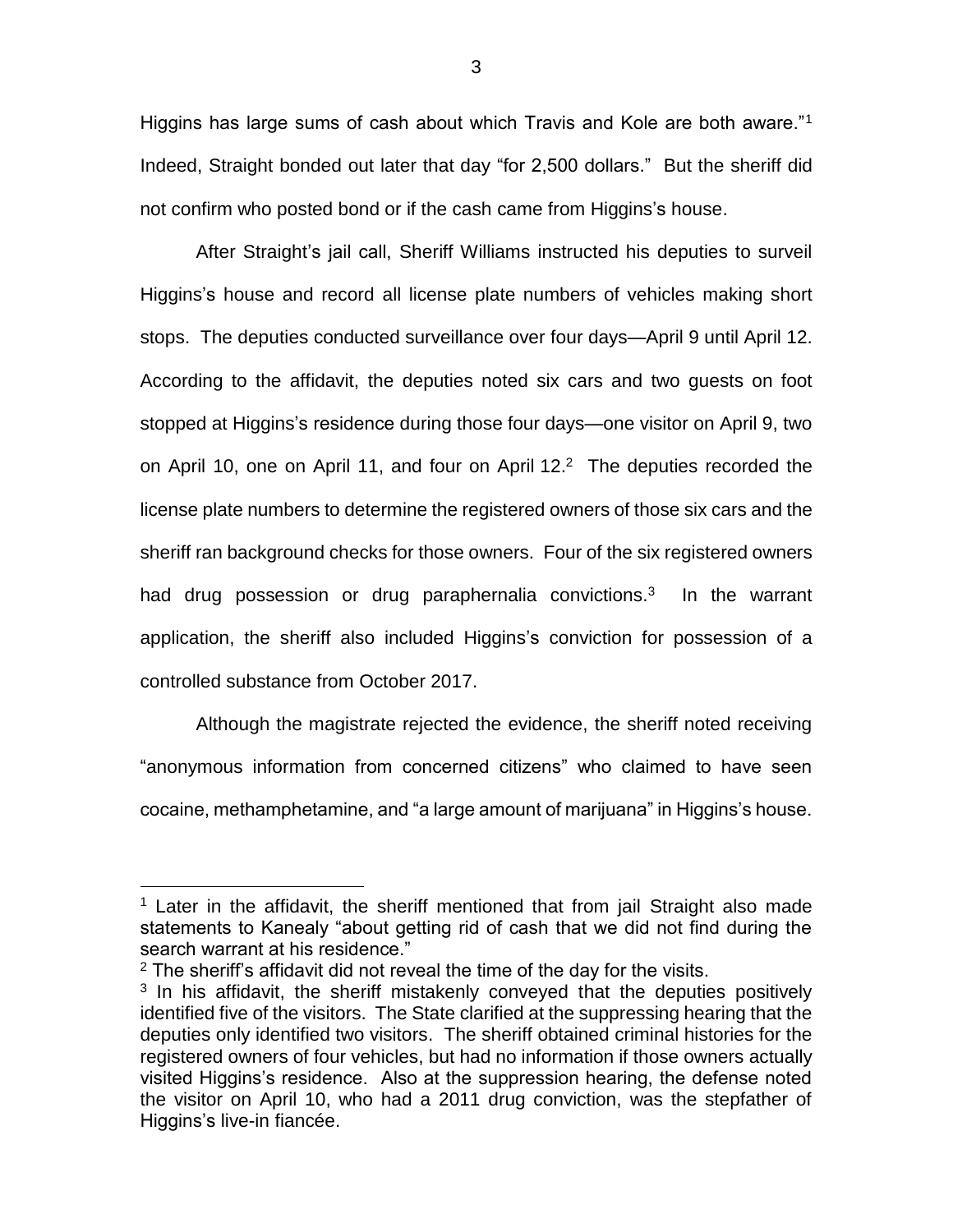Sheriff Williams acknowledged he had "no way to verify" those reports because the callers did not leave their names.

In addition, Sheriff Williams shared information from Straight's probation officer revealing Straight's admissions to packaging and distributing cocaine and Straight's positive test for using cocaine. Sheriff Williams concluded: "Given the known connection between Travis (Straight) and Kole (Higgins), the reports about cocaine in Kole's house, and the cocaine in Travis's system, it is likely that Travis was packing cocaine at Kole's house." The sheriff also discussed his experience investigating the narcotics trade and expressed his opinion Higgins was "part of a large scale drug trafficking network" that involved Straight and Kanealy.

In the abstract of testimony, the magistrate made these hand-written notations:

Sheriff Williams indicated house is unkept, low value house. Yet, defendant had \$2,500 cash readily available and no job. Invitees/guests at property to be searched are typically there for 5 mins or less as well.

Undersigned does not take into account the anonymous tips where no informant info is given to LEC.

Based on the sheriff's affidavit, the magistrate granted a search warrant for Higgins's residence. During the search, the sheriff found two men outside Higgins's garage and six people inside the garage. The search also unearthed two pounds of marijuana, a scale, glass smoking devices, a methamphetamine pipe, and pill bottles of Lorazepam and Cyclobenzaprine.

The State charged Higgins with seven counts:

Count I: Possession with intent to deliver marijuana, a class D felony, in violation of Iowa Code section 124.401(1)(d) (2018);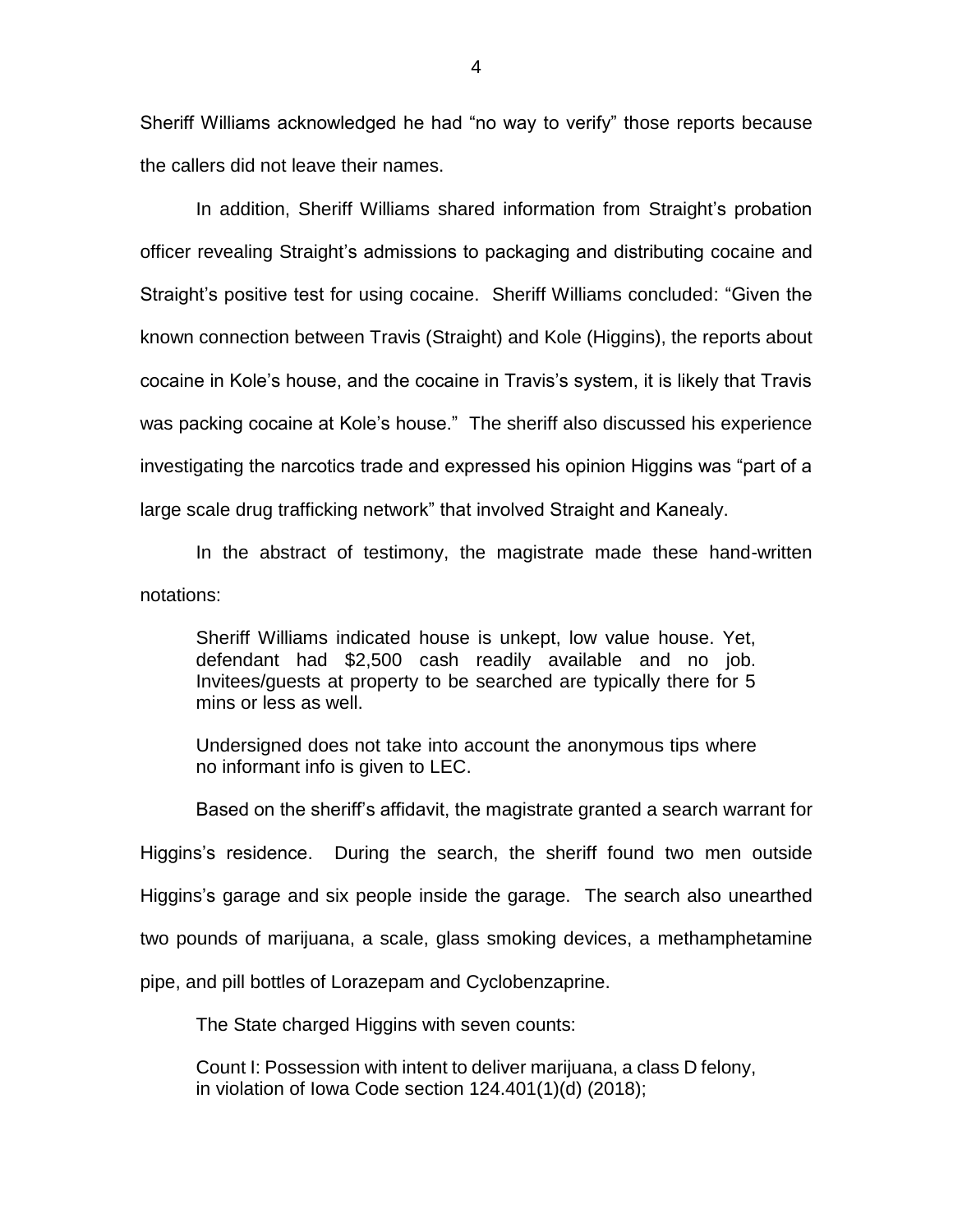Count II: Failure to affix a drug tax stamp, a class D felony, in violation of sections 453B.1, 453B.3 and 453B.12; Count III: Sponsoring a gathering for use of controlled substances, a class D felony, in violation of section 124.407; Count IV: Unlawfully keeping a place for purposes of using, possessing, selling, or keeping controlled substances, in violation of section 124.402(1)(e);<sup>4</sup> Count V: Possession of methamphetamine, in violation of section 124.401:<sup>5</sup> Count VI: Possession of a Lorazepam, second offense in violation of section 124.401(5); Count VII: Possession of prescription drug without a prescription, Cyclobenzaprine, in violation of section 155A.21.

Higgins moved to suppress the evidence collected at his house. Higgins

argued the warrant application contained misleading information. For example,

the individuals with criminal histories listed in the application were the vehicle

owners and not confirmed as the people visiting Higgins. Higgins also complained

the sheriff did not confirm the money used to bail out Straight came from his

residence. Plus, Higgins argued the record did not show he was provided *Miranda*

warnings before his custodial interrogation.

At the close of the suppression hearing, the district court expressed its

reservations about finding probable cause:

I'm not making a decision at this time, except to say the following: I'm not going to consider the anonymous information from concerned citizens. We don't know how old it is. There's no confidential informant. . . . I think the magistrate was correct in not using that and I'm going to agree with that and not use that information. . . . I do think it's a close call and here's why: . . . I understand the State's argument. A lot of traffic being there, short term, with a lot of suspicious people is suspicious. I agree with that. But, geez, would it kill them to stop somebody for a traffic, you know, offense and find drugs and/or couldn't they have done a garbage pick up to find some drugs in it. Again, I don't—there is no proof and I understand only has to be probable cause . . . and I'm not saying I'm going to rule on

<sup>&</sup>lt;sup>4</sup> The jury found the defendant not quilty Count IV.

<sup>5</sup> The court granted the State's motion to dismiss Count V before trial.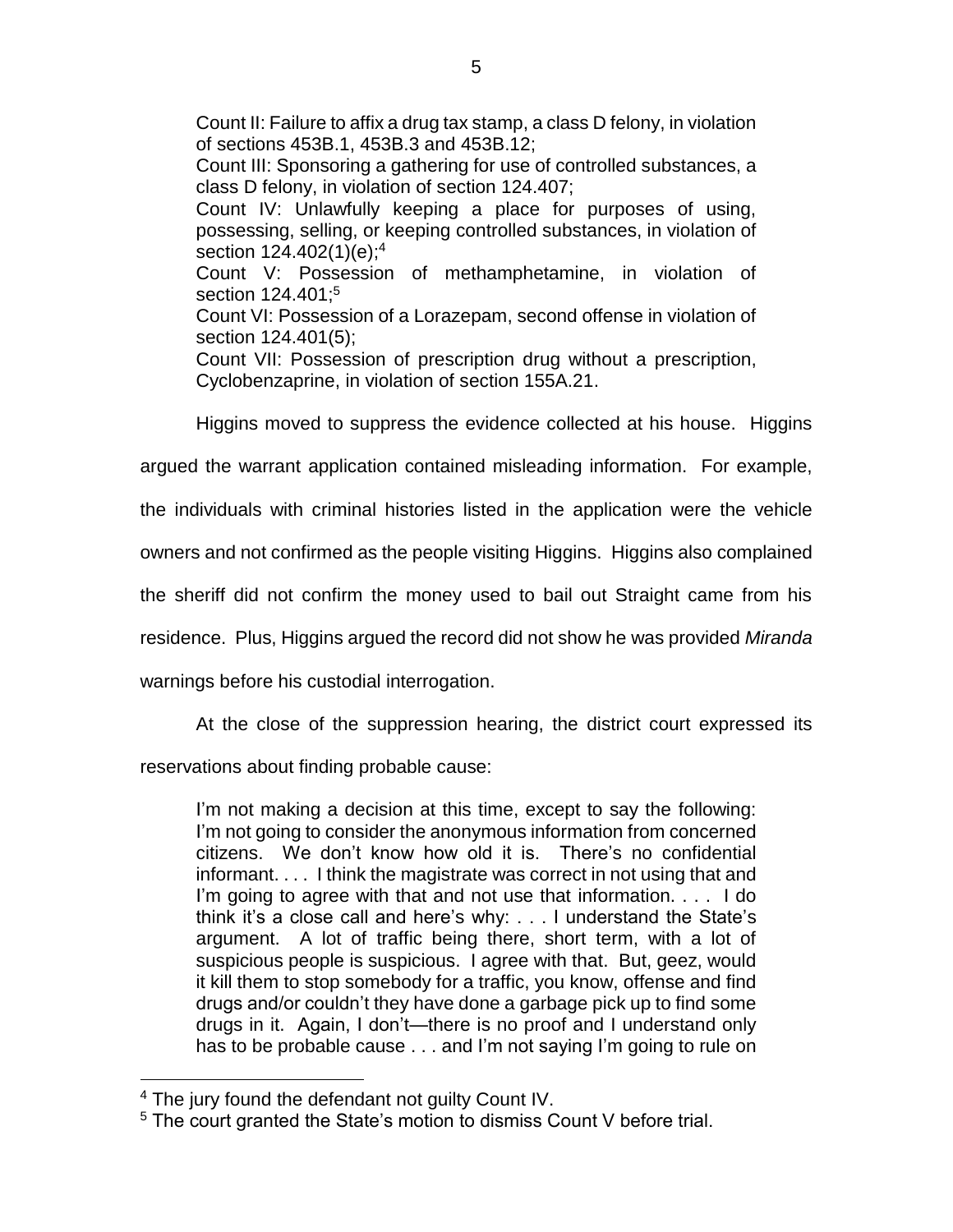behalf of the defense. I just don't know. But these things do strike me that there is a lot of suspicions but there is nothing concrete . . . .

The district court ultimately denied Higgins's motion to suppress. Higgins stood trial and the jury found him guilty on five counts. He now appeals.

## **II. Scope and Standards of Review**

We review challenges to suppression rulings de novo when they implicate constitutional issues. *State v. Baker*, 925 N.W.2d 602, 609 (Iowa 2019). That review normally entails an independent review of the totality of circumstances on the entire record. *Id*. But we do not make our own determination of probable cause. *See State v. Gogg*, 561 N.W.2d 360, 363 (Iowa 1997). Instead, we decide whether the magistrate who issued the warrant had a substantial basis for concluding probable cause existed. *Id*.

In reaching that decision, we limit our consideration to "that information, reduced to writing, which was actually presented to the magistrate at the time the application for warrant was made." *State v. Godbersen*, 493 N.W.2d 852, 855 (Iowa 1992).

### **III. Analysis**

 $\overline{a}$ 

Higgins challenges the district court's denial of his motion to suppress.<sup>6</sup> In particular Higgins alleges the sheriff's application did not include enough facts to support the magistrate's probable cause finding. In his words: "[T]here is no

 $6$  Higgins also contends his trial counsel was ineffective in two ways: (1) by failing to ask for a hearing to challenge the veracity of the warrant application under *Franks v. Delaware*, 438 U.S. 154 (1978), and (2) by failing to present evidence police violated his rights under *Miranda v. Arizona*, 384 U.S. 436, 460 (1966). We need not reach these claims because his challenge to the search warrant is dispositive.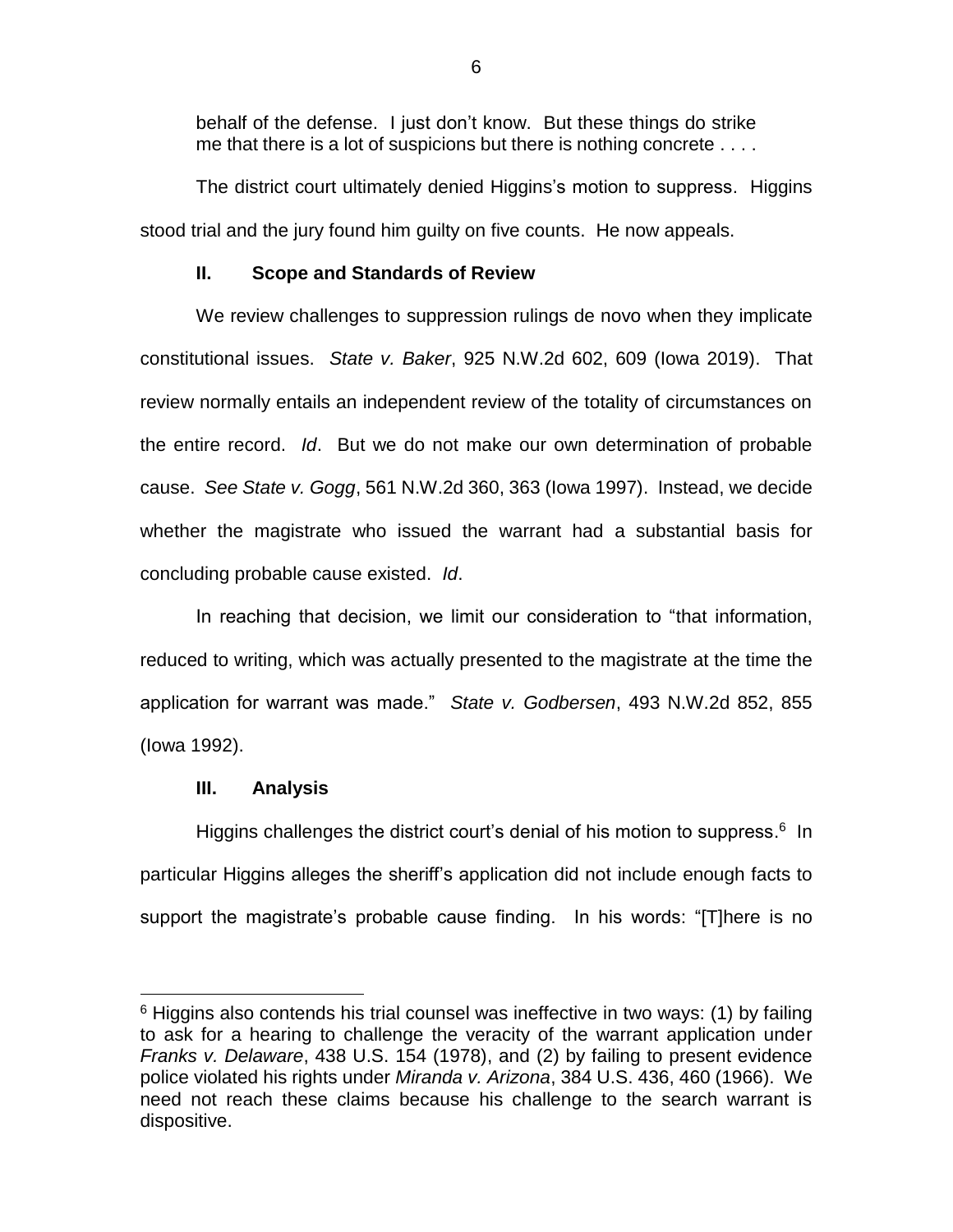evidence of any drug possession, large or small, drug use, or observation of drugs which was determined to be reliable in the search warrant application." The district court acknowledged the evidence in support of the search warrant was "not overwhelming." But the court deferred to the magistrate's probable cause determination, noting "doubtful cases are resolved in favor of the validity of the search warrant."7

Our review of the magistrate's determination starts with the constitutional principles at stake. Both Article I, section 8 of the Iowa Constitution and the Fourth Amendment of the United States Constitution protect people from unreasonable searches and seizures and require a search warrant to be supported by probable cause. <sup>8</sup> U.S. Const. amend. IV; Iowa Const. art. I, § 8; *Baker*, 925 N.W.2d at 610. Physical entry of the home is the "chief evil" the wording of those provisions protects against. *Payton v. New York*, 445 U.S. 573, 585 (1980).

The test for probable cause is "whether a person of reasonable prudence would believe a crime was committed on the premises to be searched or evidence of a crime could be located there." *State v. Weir*, 414 N.W.2d 327, 330 (Iowa 1987). Probable cause to search requires a probability determination of the nexus between criminal activity, the things to be seized, and the place to be searched. *State v. Seager*, 341 N.W.2d 420, 427 (Iowa 1983). We interpret warrant

 $<sup>7</sup>$  The district court found an error in Higgins's zip code on the warrant application</sup> was unimportant in its probable cause determination. The court found the application sufficiently described the location to be searched. *See State v. Randle*, 555 N.W.2d 666, 669 (Iowa 1996).

<sup>&</sup>lt;sup>8</sup> Because Higgins does not advance a distinct analytical framework under the Iowa Constitution, we choose to apply the federal framework and consider his state and federal claims concurrently. *State v. Fogg*, 936 N.W.2d 664, 667 (Iowa 2019).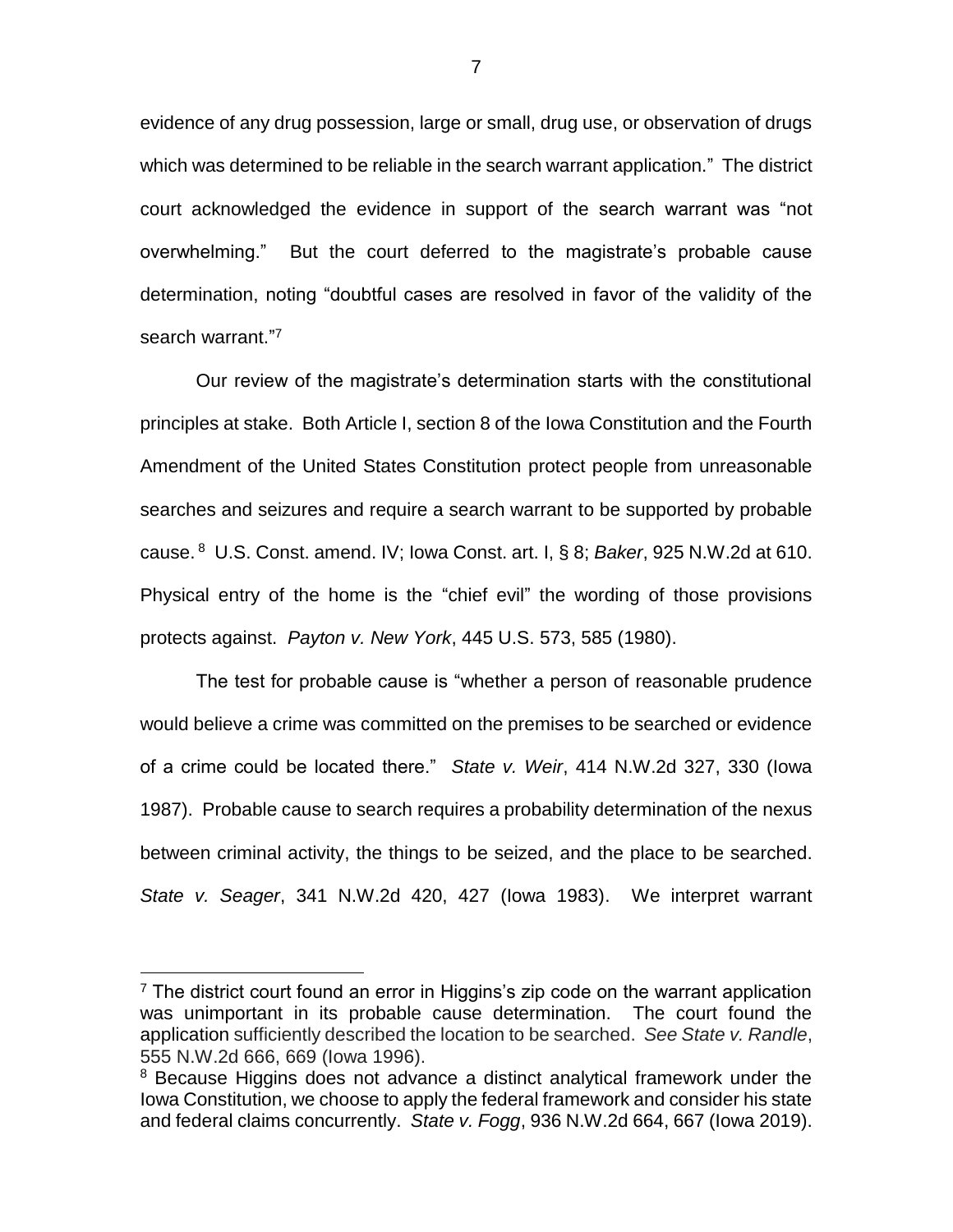applications "in a common sense, rather than a hypertechnical, manner." *State v. Shanahan*, 712 N.W.2d 121, 132 (Iowa 2006). And as a reviewing court we owe "great deference" to the magistrate's finding of probable cause. The magistrate must have a "substantial basis" when considering the totality of circumstances for concluding the search would uncover evidence of wrongdoing. *Illinois v. Gates*, 462 U.S. 213, 236 (1983).

But reviewing for a substantial basis does not mean we act as a "rubber stamp" for the magistrate's approval of a warrant. *See* W. LaFave, *Search and Seizure: A Treatise on the Fourth Amendment* § 11.7(c) (5th ed.). "[R]eviewing courts will not defer to a warrant based on an affidavit that does not 'provide the magistrate with a substantial basis for determining the existence of probable cause.'" *United States v. Leon*, 468 U.S. 897, 915 (1984) (citation omitted). A substantial basis requires more than speculation by law enforcement that a person who associates with other drug users or dealers is probably dealing drugs himself. *See State v. Reniff*, 768 N.E.2d 667, 672 (Ohio Ct. App. 2001) (finding no substantial basis for probable cause finding when search warrant application made only "guilt-by-association" allegations).

To convince the magistrate that evidence of a crime could be located at Higgins's residence, the sheriff presented seven strands of information: (1) deputies saw Higgins at Straight's house when conducting surveillance in early spring of 2018 before executing a search warrant there in April; (2) after his arrest, Straight called Kanealy from jail, telling him to retrieve bond money from Higgins's home; (3) deputies compiled a list of six vehicle owners and two pedestrians who stopped at Higgins's home for short stints during four days of surveillance;

8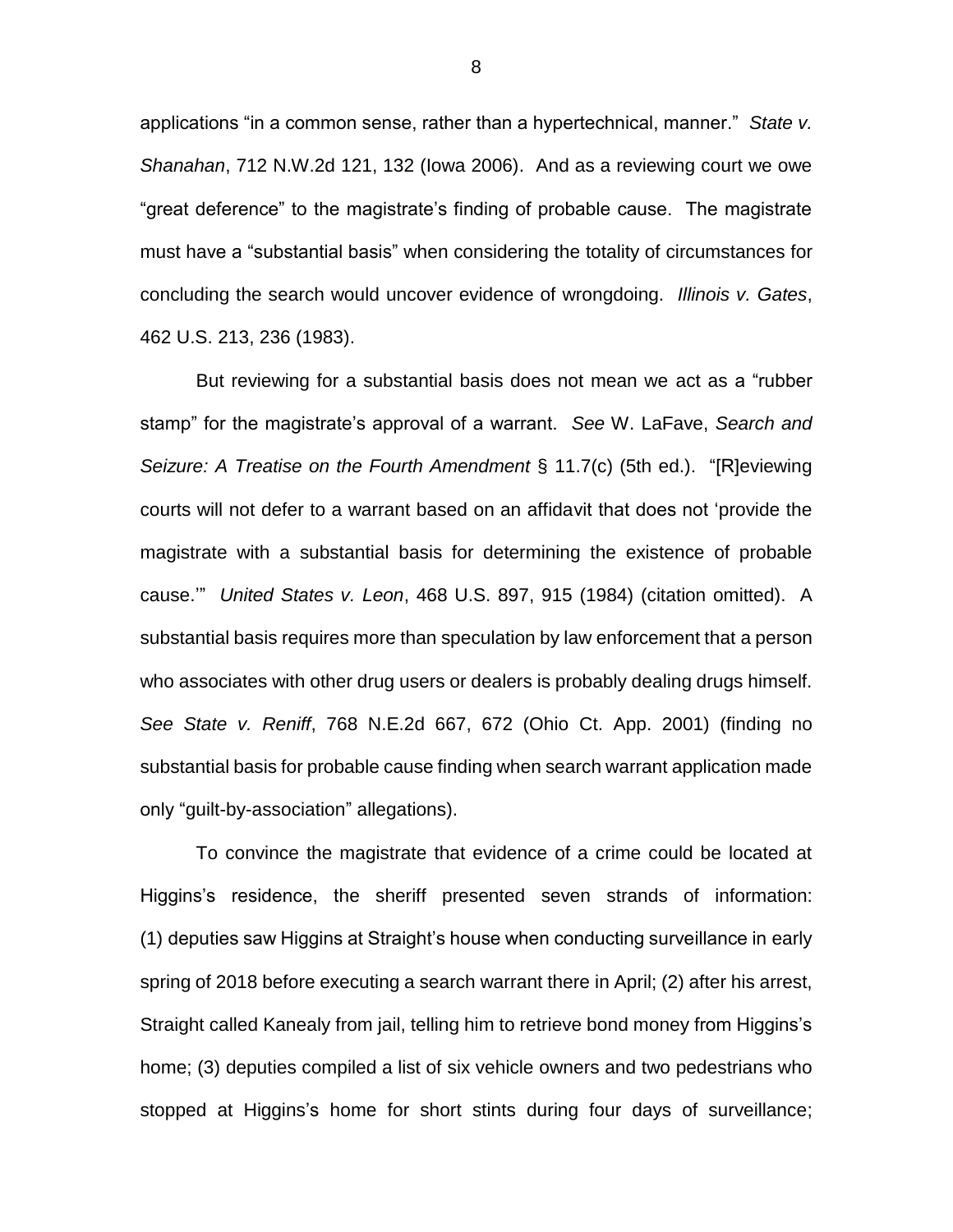(4) Higgins had a conviction for possession of a controlled substance in October 2017; (5) the sheriff received "anonymous information from concerned citizens" who had been inside Higgins's residence and seen cocaine, methamphetamine, and a large amount of marijuana; and (6) according to his probation officer, Straight tested positive for cocaine and admitted aiding in cocaine distribution. The seventh consideration appeared in the abstract of testimony. There, the magistrate accepted the sheriff's implication that Higgins was involved in the drug trade because he lived in an "unkept" and "low value" house and had no job yet had \$2500 in cash "readily available."<sup>9</sup>

Among these seven strands, the only information tying illegal drugs to Higgins's home were the anonymous tips that the magistrate declined to consider because the sheriff offered no assurance of their reliability. Without that strand, the substantial basis for probable cause unravels. The remaining information, considered in its totality, does not allow the magistrate to make a probability determination as to the nexus between the contraband to be seized and the place to be searched.

No doubt the information that Higgins associated with Straight and Straight directed a third person to get cash from Higgins's home raises suspicion. But we must remove from our substantial-basis determination the sheriff's assertion

 $\overline{a}$ 

9

 $9$  Higgins complains that abstract of the sheriff's testimony reveals a reckless disregard for the truth. *See State v. Groff*, 323 N.W.2d 204, 206–08 (Iowa 1982) (discussing *Franks* standard); *see also Franks*, 438 U.S. at 155–56. Higgins asserts the sheriff knew he worked as a mechanic out of his garage and thus had legitimate income. But the record does not show the sheriff had this knowledge when he applied for the search warrant. So we cannot address Higgins's *Franks* claim.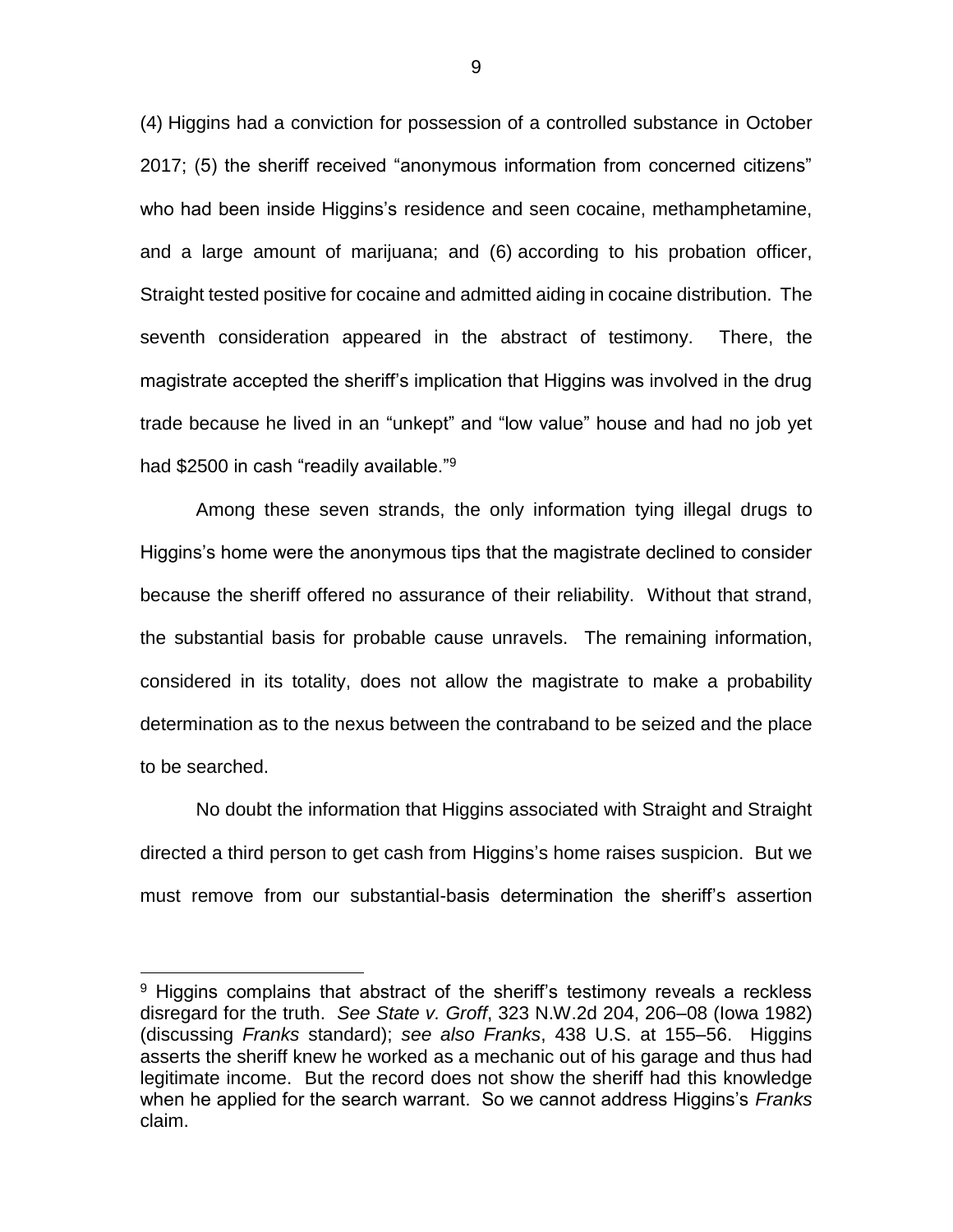Higgins had \$2500 "readily available" to bond out Straight. *See State v. McNeal*, 867 N.W.2d 91, 103 (Iowa 2015) (allowing reviewing court to "excise" unreliable information presented in application for search warrant). The sheriff provided the issuing magistrate no information about who posted the bond for Straight or the source of those funds.

The sheriff explained, based on his training and experience, individuals involved in the distribution of illegal narcotics often possess large sums of cash. But as Higgins underscores, what's missing is information Kanealy followed through with Straight's request to obtain money from Higgins's residence. The assumption Higgins possessed \$2500 at his house and Kanealy used it to pay Straight's bond is without foundation. Absent that connection, the jail call contributes little to the probable-cause finding. At most, the call reinforces Straight's confederacy with Higgins.

The jail call did prompt the sheriff to order surveillance of Higgins's residence. In four days, deputies noted eight short-term visitors. In his affidavit, the sheriff averred: "The traffic that we have observed at Kole's residence and logged in the past few days shows that he is distributing illegal narcotics out the house." It is true "constant traffic coming and going from" a residence when the visitors stay for a short time may support a finding of probable cause that drug trafficking is occurring. *See State v. Sallis*, No. 17-1327, 2019 WL 1055779, at \*1 (Iowa Ct. App. Mar. 6, 2019); *see also State v. Pargo*, No. 10-1492, 2012 WL 1058223, at \*5 (Iowa Ct. App. Mar. 28, 2012) (identifying "high volume of shortterm vehicle and foot traffic" as contributing to substantial basis for probable cause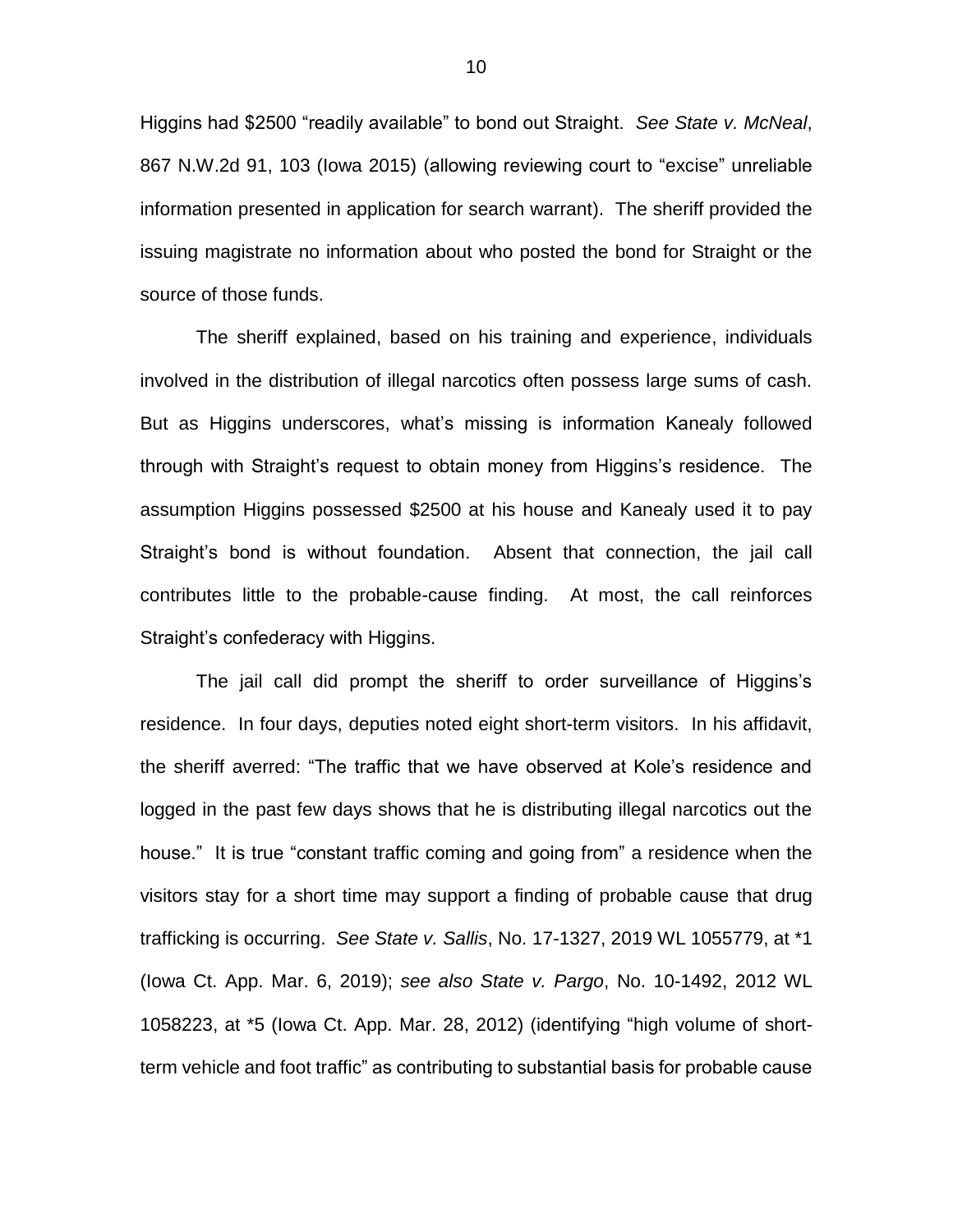determination). But an average of two visitors per day can scarcely be classified as "constant" or "high volume" traffic.

As the district court highlighted at the suppression hearing, law enforcement did not verify that any of the eight visitors left Higgins's house with narcotics. The deputies took down license plate numbers. And the sheriff determined four of the six cars that stopped at Higgins's house were registered to people with convictions for possession of drugs or drug paraphernalia. The sheriff told the magistrate the deputies positively identified five of the visitors. But the prosecutor later corrected the record, admitting they only identified two guests (one of those being Straight who visited Higgins's house on April 6). Like the jail call, this short-term traffic contributes less to the magistrate's probable-cause finding than the sheriff promotes in the narrative.

All in all, the sheriff's affidavit lacked facts to support an inference that evidence of drug activity would be found at Higgins's home. The sheriff wrote that based on his twelve years of "working narcotics" for Greene County, he believed Higgins was distributing illegal drugs out of his Scranton residence. "An officer's opinion based on his personal experiences as a police officer is a factor for the judge to consider in reviewing an application for a warrant." *State v. Wells*, 629 N.W.2d 346, 355 (Iowa 2001). But an affiant's general averment about training and experience *alone* cannot substitute for a sufficient nexus to justify the search of a suspected drug trafficker's residence. *See United States v. Schultz*, 14 F.3d 1093, 1097 (6th Cir. 1994); *United States v. Rios*, 881 F. Supp. 772, 775 (D. Conn. 1995); *see also United States v. Rosario*, 918 F. Supp. 524, 531 (D.R.I. 1996) ("To permit a search warrant based solely upon the self-avowed expertise of a law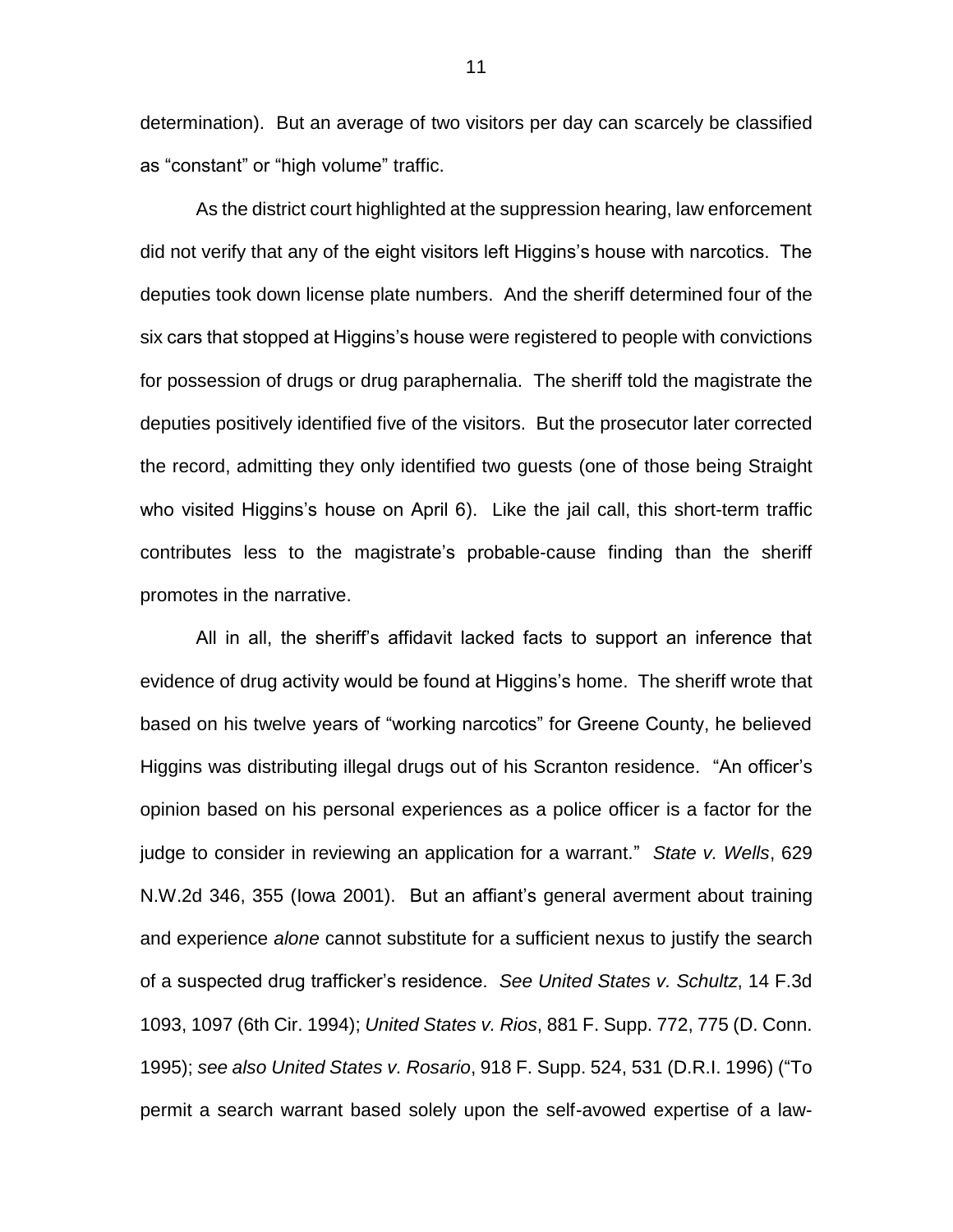enforcement agent, without any other factual nexus to the subject property, would be an open invitation to vague warrants authorizing virtually automatic searches of any property used by a criminal suspect.").

Pointing us to the warrant application's shortcomings, Higgins criticizes the deputies for not conducting "controlled buys, trash rips, [or] stops of vehicles" to support the probable-cause finding. To counter that point, the State cites *Godbersen* for the proposition that courts may uphold warrants without "direct" observation. 493 N.W.2d at 855 (citing *Groff*, 323 N.W.2d at 212).

No question, a magistrate may find a nexus to the place to be searched "by considering the type of crime, the nature of the items involved, the extent of the defendant's opportunity for concealment, and the normal inferences as to where the defendant would be likely to conceal the items." *See Groff*, 323 N.W.2d at 212. But in both *Groff* and *Godbersen*, law enforcement offered strong circumstantial evidence in the warrant application that proof of drug trafficking could be found in the place to be searched. In *Groff*, the affidavit disclosed a large field containing marijuana plants in various stages of growth close to the defendant's residence. *Id*. In *Godbersen,* the application noted police arrested a motorist with packages of marijuana "evenly weighed and packaged" in his car; the motorist lived with Godbersen, and both had extensive criminal records. 493 N.W.2d at 855. The magistrate issued the warrant based on an expert opinion that scales and packaging materials for the seized drugs could be found at their residence. *Id*.

Unlike the warrant applications in *Groff* and *Godbersen*, the sheriff's investigation here featured no seized narcotics that could be connected to Higgins's residence by either direct *or* circumstantial evidence.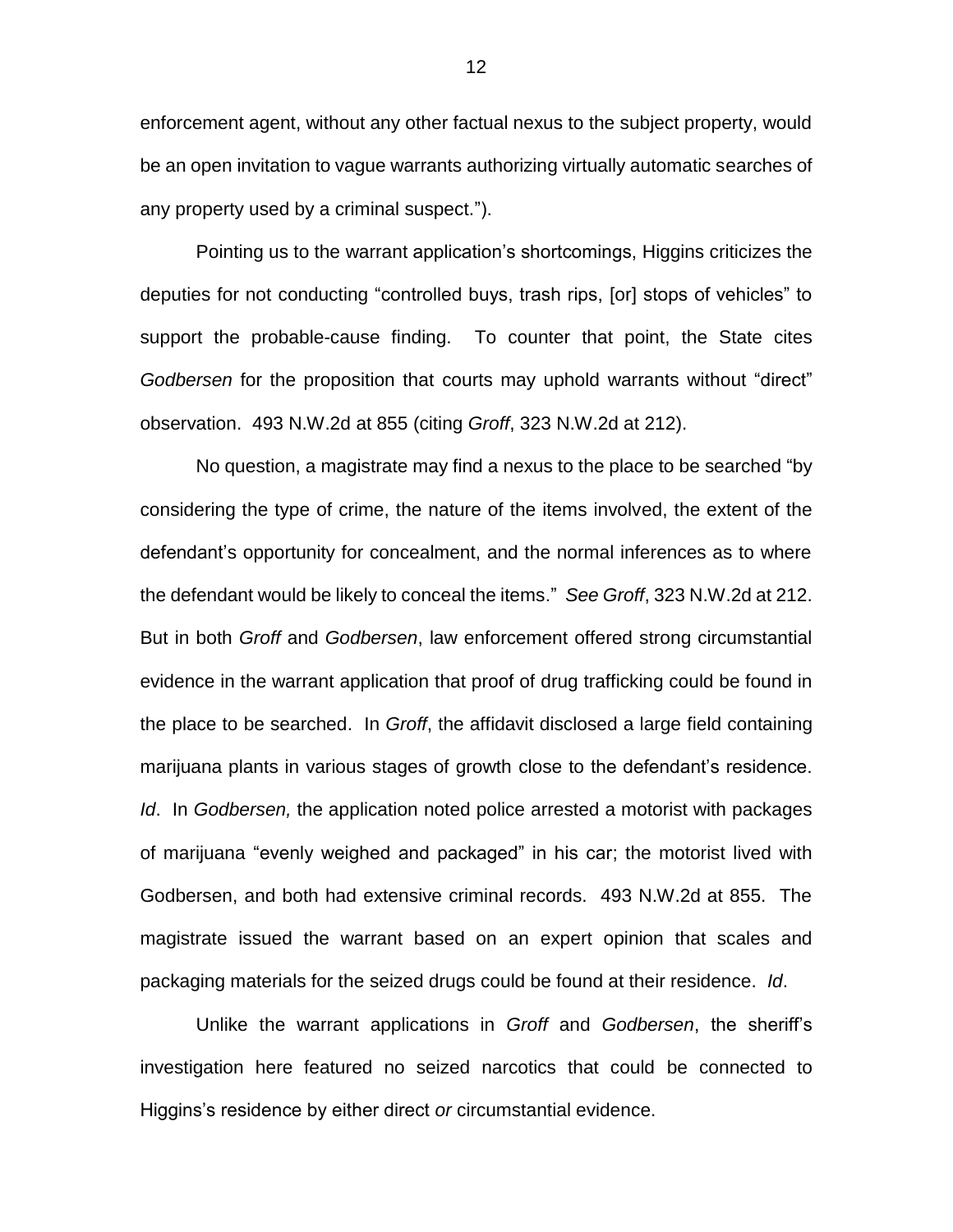Without the detection of drugs coming into or going out of Higgins's residence, the State pins its argument for upholding the warrant on "reputation" evidence.<sup>10</sup> At oral argument, the State ventured the most analogous case to Higgins's situation was *State v. Padavich*, 536 N.W.2d 743 (Iowa 1995). There, the court held a magistrate may consider a suspect's "history of involvement in the drug trade" when making his or her probable cause determination. *Padavich*, 536 N.W.2d at 748. Under *Padavich*, Higgins's conviction for drug possession about six months before the warrant application was a proper consideration in determining probable cause. But that conviction does not automatically open the door to his house. *See State v. Kahn*, 555 N.W.2d 15, 18 (Minn. Ct. App. 1996) (holding more than "mere possession" of drugs "is required to demonstrate probable cause that an individual is a dealer and that his home contains evidence or contraband").

After our de novo review of the totality of evidence, we find the affidavit did not offer the magistrate a substantial basis for determining the existence of probable cause. The jail call by Straight, the smattering of largely unidentified short-term visitors over four days, and the reputation evidence—viewed collectively—"is simply not sufficient to support probable cause for a search warrant." *See State v. Myers*, 570 N.W.2d 70, 75 (Iowa 1997). Even after we draw all reasonable inferences, we cannot decide in favor of upholding the search warrant. The information in the application is insufficient in its totality to provide probable cause to believe drugs would be found inside Higgins's home. We thus

 $10$  Like the magistrate, we refuse to consider the anonymous tips about Higgins dealing drugs relayed by the sheriff.